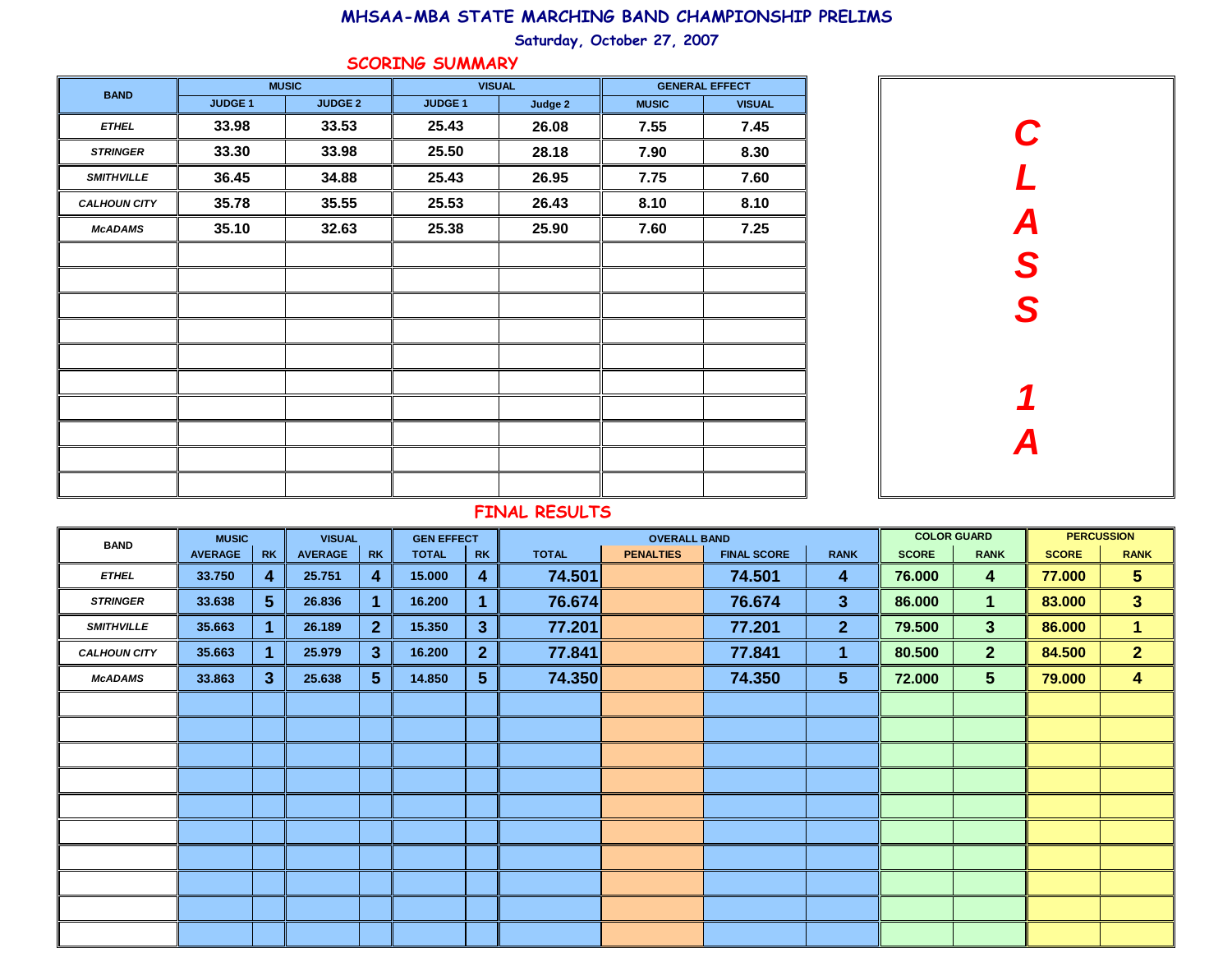### Saturday, October 27, 2007

| <b>BAND</b>          | <b>MUSIC</b>  |                | <b>VISUAL</b> |         |              | <b>GENERAL EFFECT</b> |
|----------------------|---------------|----------------|---------------|---------|--------------|-----------------------|
|                      | <b>JUDGE1</b> | <b>JUDGE 2</b> | <b>JUDGE1</b> | Judge 2 | <b>MUSIC</b> | <b>VISUAL</b>         |
| <b>WESSON</b>        | 33.30         | 33.30          | 26.43         | 29.23   | 8.25         | 8.30                  |
| <b>PHILADELPHIA</b>  | 33.98         | 34.88          | 26.95         | 26.78   | 8.30         | 8.85                  |
| <b>EUPORA</b>        | 34.88         | 36.00          | 28.70         | 27.83   | 8.85         | 8.80                  |
| <b>RICHTON</b>       | 32.63         | 32.40          | 25.38         | 25.55   | 7.45         | 7.60                  |
| <b>ENTERPRISE</b>    | 31.95         | 32.85          | 26.08         | 26.08   | 7.50         | 8.00                  |
| <b>TAYLORSVILLE</b>  | 32.40         | 32.63          | 25.55         | 25.20   | 7.75         | 8.20                  |
| <b>SCOTT CENTRAL</b> | 36.00         | 37.13          | 29.93         | 29.93   | 9.05         | 9.30                  |
| <b>BALDWYN</b>       | 33.75         | 33.08          | 29.05         | 27.13   | 7.60         | 8.55                  |
| <b>UNION</b>         | 34.20         | 36.45          | 28.00         | 27.65   | 8.50         | 9.05                  |
| <b>SEMINARY</b>      | 35.10         | 33.75          | 30.28         | 25.38   | 8.70         | 8.45                  |

## SCORING SUMMARY

**C**

**L**

**A**

**S**

**S**

|                |                |                |                |               |                |                   |                  |                          |                     |              |              |                    | <b>PERCUSSION</b>        |
|----------------|----------------|----------------|----------------|---------------|----------------|-------------------|------------------|--------------------------|---------------------|--------------|--------------|--------------------|--------------------------|
| <b>AVERAGE</b> | <b>RK</b>      | <b>AVERAGE</b> | <b>RK</b>      | <b>TOTAL</b>  | <b>RK</b>      | <b>TOTAL</b>      | <b>PENALTIES</b> | <b>FINAL SCORE</b>       | <b>RANK</b>         | <b>SCORE</b> | <b>RANK</b>  | <b>SCORE</b>       | <b>RANK</b>              |
| 33.300         |                | 27.825         | 6              | 16.550        | 6              | 77.675            |                  | 77.675                   | 6                   | 87           |              | 86                 | $\overline{\mathbf{5}}$  |
| 34.425         | 4              | 26.863         |                | 17.150        | 5              | 78.438            |                  | 78.438                   | 5                   | 77           | 4            | 84                 | $6\phantom{1}6$          |
| 35.438         | 2 <sup>1</sup> | 28.263         | $\overline{2}$ | 17.650        | $\mathbf{2}$   | 81.350            |                  | 81.350                   | $\mathbf{2}$        | 73           | 7            | 74                 | 8                        |
| 32.513         | 8              | 25.463         | 9              | 15.050        | 10             | 73.025            |                  | 73.025                   | 10                  | 71           | 10           | 70                 | 10                       |
| 32,400         | 10             | 26.075         | 8              | 15.500        | 9              | 73.975            |                  | 73,975                   | 8                   | 75           | 5            | 90                 | 3                        |
| 32.513         | 8              | 25.375         | 10             | 15.950        | 8              | 73.838            |                  | 73.838                   | 9                   | 72           | 9            | 87                 | 4                        |
| 36.563         |                | 29.925         |                | 18.350        |                | 84.838            |                  | 84.838                   |                     | 83           | 3            | 94                 |                          |
| 33.413         | 6              | 28.088         | 3              | 16.150        | $\overline{7}$ | 77.650            |                  | 77.650                   |                     | 74           | 6            | 72                 | 9                        |
| 35.325         | $\mathbf{3}$   | 27.825         | 4              | 17.550        | 3              | 80.700            |                  | 80.700                   | 3                   | 85           | $\mathbf{2}$ | 76                 | $\overline{\phantom{a}}$ |
| 34.425         | 4              | 27.825         | 4              | 17.150        | 4              |                   |                  | 79.400                   | 4                   | 73           | 8            | 92                 | $\overline{2}$           |
|                |                | <b>MUSIC</b>   |                | <b>VISUAL</b> |                | <b>GEN EFFECT</b> |                  | ט ו שטשא שמיות<br>79.400 | <b>OVERALL BAND</b> |              |              | <b>COLOR GUARD</b> |                          |

## FTNAL DESULTS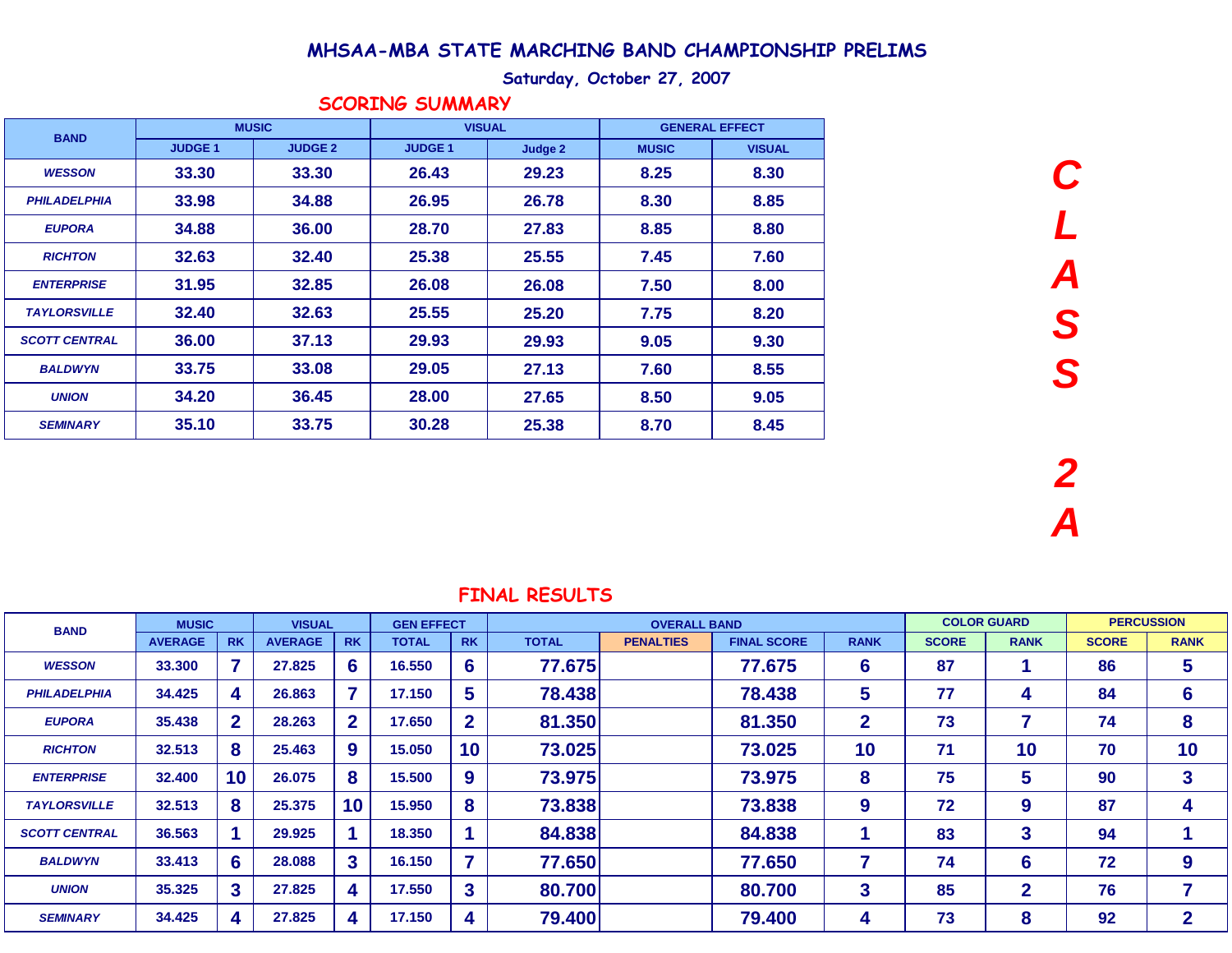## Saturday, October 27, 2007

|                      |                | <b>MUSIC</b>   |                | <b>VISUAL</b> |              | <b>GENERAL EFFECT</b> |
|----------------------|----------------|----------------|----------------|---------------|--------------|-----------------------|
| <b>BAND</b>          | <b>JUDGE 1</b> | <b>JUDGE 2</b> | <b>JUDGE 1</b> | Judge 2       | <b>MUSIC</b> | <b>VISUAL</b>         |
| <b>KOSSUTH</b>       | 36.90          | 34.65          | 30.80          | 29.05         | 8.75         | 8.35                  |
| S PONTOTOC           | 35.55          | 35.78          | 29.58          | 30.10         | 8.45         | 8.90                  |
| <b>RIPLEY</b>        | 36.00          | 40.95          | 31.85          | 32.03         | 9.00         | 9.25                  |
| <b>CHOCTAW CNTL</b>  | 38.25          | 33.75          | 32.03          | 27.83         | 8.55         | 9.05                  |
| <b>COLUMBIA</b>      | 39.15          | 41.85          | 32.73          | 32.38         | 9.40         | 9.40                  |
| <b>BOONEVILLE</b>    | 37.35          | 38.48          | 32.90          | 30.63         | 9.10         | 9.00                  |
| <b>LEWISBURG</b>     | 37.13          | 39.83          | 32.55          | 31.68         | 8.90         | 9.20                  |
| <b>PURVIS</b>        | 34.88          | 35.10          | 28.35          | 29.58         | 8.30         | 8.75                  |
| <b>SE LAUDERDALE</b> | 33.75          | 35.55          | 28.53          | 28.00         | 7.55         | 7.85                  |
| <b>ALCORN CNTL</b>   | 34.20          | 34.20          | 30.10          | 29.40         | 8.05         | 8.00                  |

SCORING SUMMARY

C

L

 $\boldsymbol{\mathcal{A}}$ 

S

S

| <b>BAND</b>          | <b>MUSIC</b>   |                | <b>VISUAL</b>  |                 | <b>GEN EFFECT</b> |                |              | <b>OVERALL BAND</b> |                    |             |              | <b>COLOR GUARD</b> |              | <b>PERCUSSION</b> |
|----------------------|----------------|----------------|----------------|-----------------|-------------------|----------------|--------------|---------------------|--------------------|-------------|--------------|--------------------|--------------|-------------------|
|                      | <b>AVERAGE</b> | <b>RK</b>      | <b>AVERAGE</b> | <b>RK</b>       | <b>TOTAL</b>      | <b>RK</b>      | <b>TOTAL</b> | <b>PENALTIES</b>    | <b>FINAL SCORE</b> | <b>RANK</b> | <b>SCORE</b> | <b>RANK</b>        | <b>SCORE</b> | <b>RANK</b>       |
| <b>KOSSUTH</b>       | 35.775         | 6              | 29.925         | 5.              | 17.100            | ⇁              | 82.800       |                     | 82.800             |             | 82           | 8                  | 91           | 4                 |
| S PONTOTOC           | 35.663         | ⇁              | 29.838         |                 | 17.350            | 6              | 82.850       |                     | 82.850             | 6           | 84           | 7                  | 92           | 3                 |
| <b>RIPLEY</b>        | 38.475         | $\overline{2}$ | 31.938         | 3               | 18.250            | $\overline{2}$ | 88.663       |                     | 88.663             | 3           | 90           | $\overline{2}$     | 95           |                   |
| <b>CHOCTAW CNTL</b>  | 36.000         | 5              | 29.925         | 5.              | 17.600            | 5              | 83.525       |                     | 83.525             | 5           | 86           | 5                  | 85           | 7                 |
| <b>COLUMBIA</b>      | 40.500         |                | 32.550         |                 | 18.800            |                | 91.850       |                     | 91.850             |             | 92           |                    | 88           | 6                 |
| <b>BOONEVILLE</b>    | 37.913         | 4              | 31.763         | 4               | 18.100            | 3              | 87.775       |                     | 87.775             | 4           | 88           | 3                  | 90           | 5                 |
| <b>LEWISBURG</b>     | 38.475         | $\overline{2}$ | 32.113         | $\overline{2}$  | 18.100            | 3              | 88.688       |                     | 88.688             | 2           | 86           | 6                  | 94           | $\overline{2}$    |
| <b>PURVIS</b>        | 34.988         | 8              | 28.963         | 9               | 17.050            | 8              | 81.000       |                     | 81.000             | 8           | 78           | 9                  | 84           | 8                 |
| <b>SE LAUDERDALE</b> | 34.650         | 9              | 28.263         | 10 <sup>°</sup> | 15.400            | 10             | 78.313       |                     | 78.313             | 10          | 74           | 10                 | 76           | 9                 |
| <b>ALCORN CNTL</b>   | 34.200         | 10             | 29.750         | 8               | 16.050            | 9              | 80.000       |                     | 80.000             | 9           | 87           | 4                  | 74           | 10                |
|                      |                |                |                |                 |                   |                |              |                     |                    |             |              |                    |              |                   |

FINAL RESULTS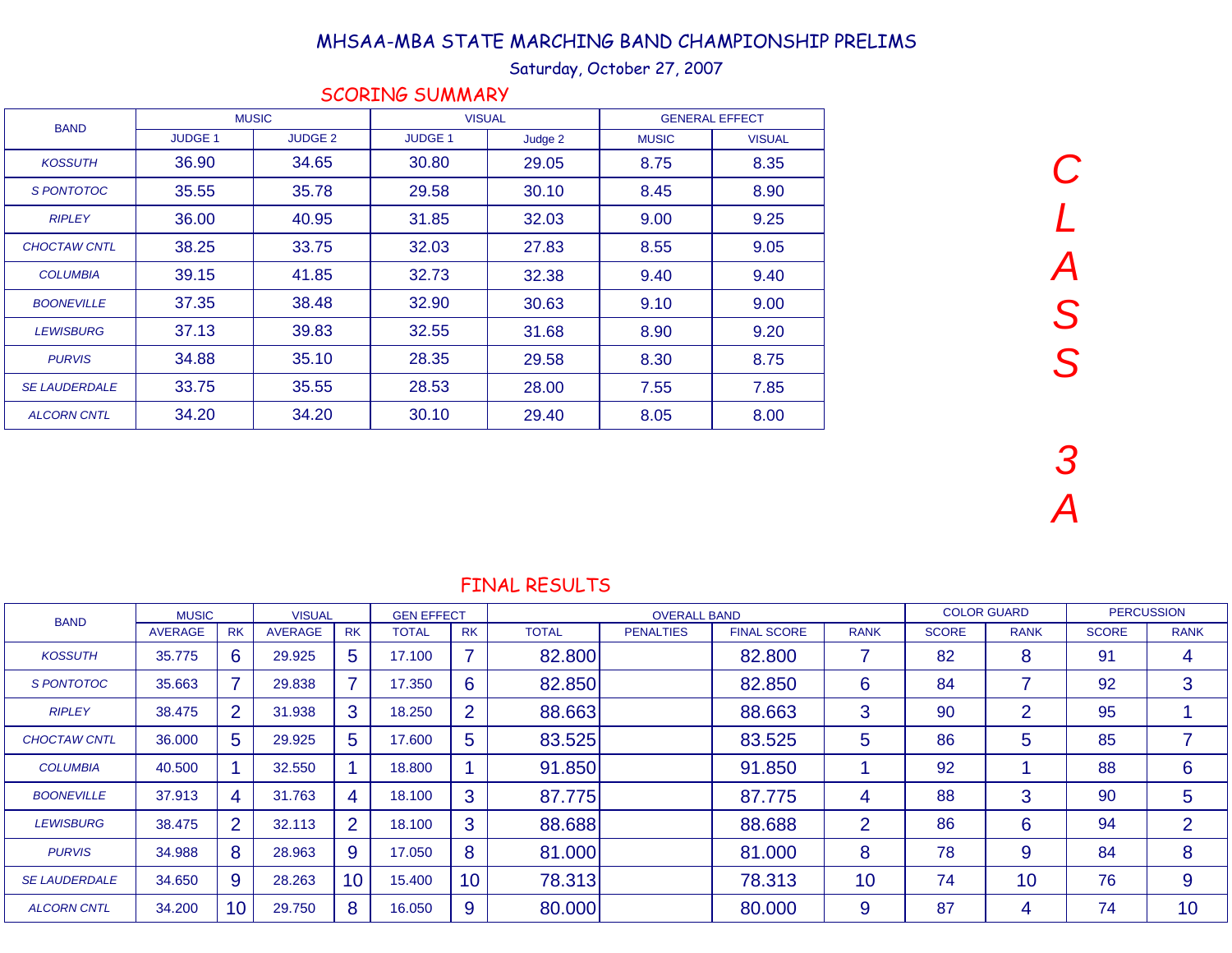#### SATURDAY, 10/27/2007

### BAND SCORING SUMMARY

| <b>BAND</b>            |                | <b>MUSIC</b>   |                | <b>VISUAL</b> | <b>GENERAL EFFECT</b> |               |  |  |
|------------------------|----------------|----------------|----------------|---------------|-----------------------|---------------|--|--|
|                        | <b>JUDGE 1</b> | <b>JUDGE 2</b> | <b>JUDGE 1</b> | Judge 2       | <b>MUSIC</b>          | <b>VISUAL</b> |  |  |
| <b>Wayne County</b>    | 35.78          | 35.10          | 28.70          | 29.23         | 7.90                  | 8.10          |  |  |
| Bay                    | 33.08          | 33.53          | 26.25          | 26.95         | 7.50                  | 7.90          |  |  |
| South Jones            | 35.10          | 37.13          | 30.01          | 32.73         | 8.70                  | 9.30          |  |  |
| <b>Saltillo</b>        | 33.86          | 37.58          | 28.18          | 29.05         | 8.50                  | 8.70          |  |  |
| Quitman                | 34.65          | 38.48          | 30.10          | 29.58         | 8.85                  | 8.60          |  |  |
| <b>Stone</b>           | 36.23          | 38.03          | 29.05          | 32.20         | 8.75                  | 9.40          |  |  |
| Hernando               | 35.33          | 38.93          | 29.93          | 30.28         | 7.70                  | 8.50          |  |  |
| Ridgeland              | 38.25          | 40.73          | 28.09          | 32.20         | 9.55                  | 9.55          |  |  |
| <b>Brookhaven</b>      | 34.31          | 39.38          | 28.09          | 29.40         | 8.45                  | 8.15          |  |  |
| <b>Pontotoc</b>        | 36.90          | 40.05          | 28.88          | 29.05         | 9.70                  | 8.85          |  |  |
| <b>Northeast Jones</b> | 32.63          | 34.65          | 25.73          | 26.78         | 8.15                  | 7.60          |  |  |
| <b>New Albany</b>      | 34.88          | 39.60          | 30.80          | 27.83         | 8.10                  | 8.90          |  |  |
| <b>Itawamba</b>        | 38.03          | 39.83          | 27.74          | 28.18         | 9.35                  | 8.75          |  |  |
| Long Beach             | 37.24          | 36.45          | 28.96          | 28.53         | 9.50                  | 9.20          |  |  |
| Pearl                  | 39.38          | 41.40          | 29.75          | 33.60         | 9.71                  | 9.65          |  |  |
| <b>Center Hill</b>     | 36.34          | 39.15          | 28.53          | 28.53         | 8.65                  | 8.80          |  |  |
| <b>Vicksburg</b>       | 35.44          | 38.70          | 27.83          | 29.40         | 7.80                  | 9.00          |  |  |
|                        |                |                |                |               |                       |               |  |  |
|                        |                |                |                |               |                       |               |  |  |
|                        |                |                |                |               |                       |               |  |  |
|                        |                |                |                |               |                       |               |  |  |
|                        |                |                |                |               |                       |               |  |  |
|                        |                |                |                |               |                       |               |  |  |
|                        |                |                |                |               |                       |               |  |  |

**CL ASS4A**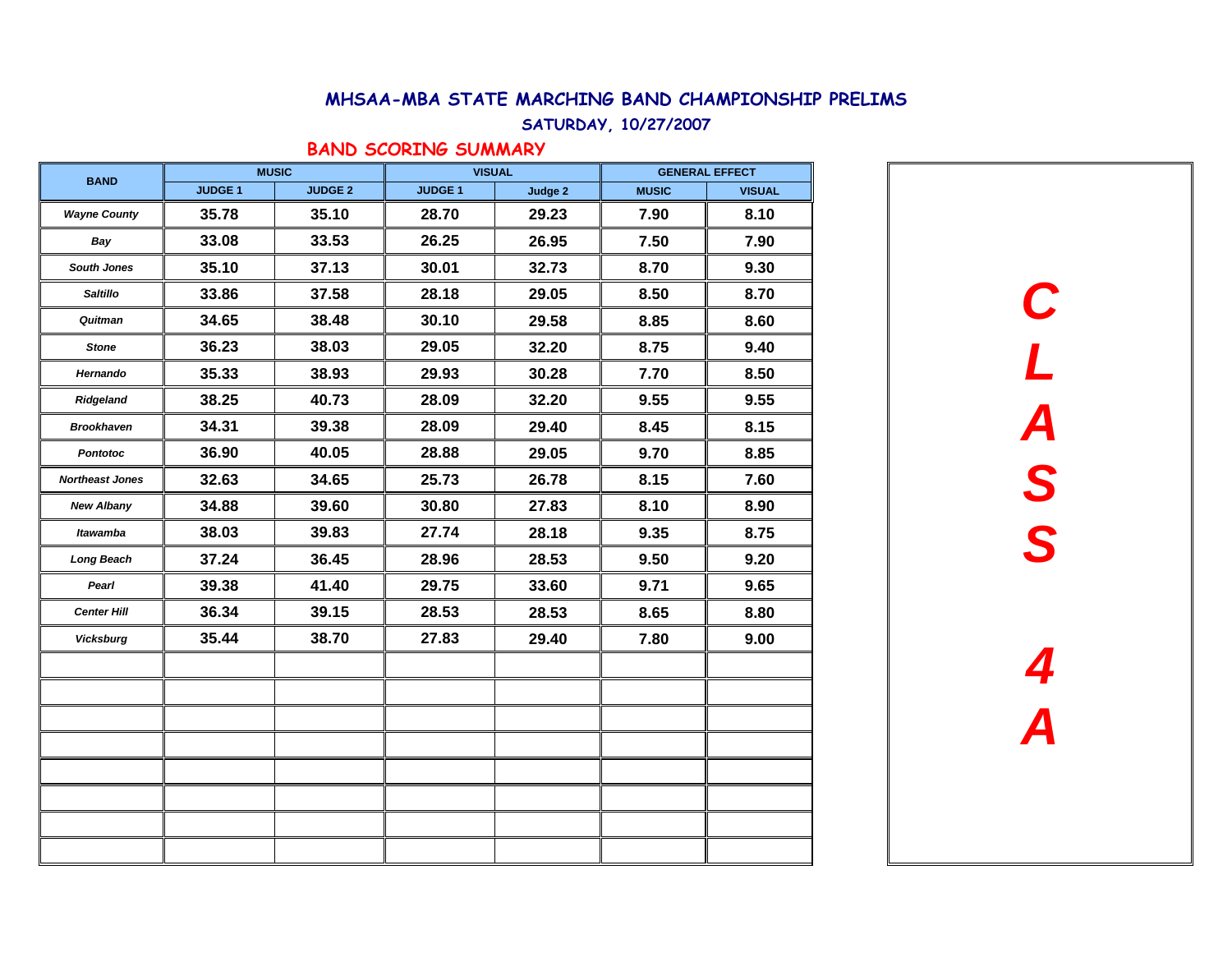#### SATURDAY, 10/27/2007

# RESULTS OF PRELIMINARY ROUND - CLASS 4A

| <b>BAND</b>            | <b>MUSIC</b>   |                 | <b>VISUAL</b>  |                 | <b>GEN EFFECT</b> |                |              | <b>OVERALL BAND</b> |                    |                | <b>COLOR GUARD</b> |                         |              | <b>PERCUSSION</b> |
|------------------------|----------------|-----------------|----------------|-----------------|-------------------|----------------|--------------|---------------------|--------------------|----------------|--------------------|-------------------------|--------------|-------------------|
|                        | <b>AVERAGE</b> | <b>RK</b>       | <b>AVERAGE</b> | <b>RK</b>       | <b>TOTAL</b>      | <b>RK</b>      | <b>TOTAL</b> | <b>PENALTIES</b>    | <b>FINAL SCORE</b> | <b>RANK</b>    | <b>SCORE</b>       | <b>RANK</b>             | <b>SCORE</b> | <b>RANK</b>       |
| <b>Wayne County</b>    | 35.438         | 15              | 28.963         | 8               | 16.000            | 15             | 80.400       |                     | 80.400             | 15             | 80                 | 15                      | 83           | 14                |
| Bay                    | 33.300         | 17              | 26,600         | 16              | 15.400            | 17             | 75.300       |                     | 75.300             | 17             | 81                 | 14                      | 76           | 16                |
| <b>South Jones</b>     | 36.113         | 13              | 31.369         | $\overline{2}$  | 18.000            | $\overline{7}$ | 85.481       |                     | 85.481             | 5 <sup>5</sup> | 85                 | $\overline{7}$          | 89           | $6\phantom{1}$    |
| <b>Saltillo</b>        | 35.719         | 14              | 28.613         | 12              | 17.200            | 10             | 81.531       |                     | 81.531             | 14             | 83                 | 12                      | 78           | 15                |
| Quitman                | 36.563         | 12              | 29.838         | $6\phantom{1}6$ | 17.450            | $9^{\circ}$    | 83.850       |                     | 83.850             | 8              | 91                 | 3 <sup>5</sup>          | 88           | $\overline{7}$    |
| <b>Stone</b>           | 37.125         | $\overline{7}$  | 30.625         | $\mathbf{3}$    | 18.150            | 5 <sup>5</sup> | 85.900       |                     | 85.900             | 4              | 93                 | $\overline{2}$          | 93           | 3 <sup>5</sup>    |
| Hernando               | 37.125         | $\overline{7}$  | 30.100         | $5\phantom{1}$  | 16.200            | 14             | 83.425       |                     | 83.425             | 11             | 79                 | 16                      | 88           | $\bf{8}$          |
| Ridgeland              | 39.488         | $\overline{2}$  | 30.144         | $\overline{4}$  | 19.100            | 2 <sup>1</sup> | 88.731       |                     | 88.731             | 2 <sup>1</sup> | 87                 | $6\phantom{1}6$         | 94           | 2 <sup>1</sup>    |
| <b>Brookhaven</b>      | 36.844         | 10              | 28.744         | 10              | 16,600            | 13             | 82.188       |                     | 82.188             | 13             | 82                 | 13                      | 84           | 13                |
| <b>Pontotoc</b>        | 38.475         | 4               | 28.963         | 8               | 18.550            | 4              | 85.988       |                     | 85.988             | $\mathbf{3}$   | 84                 | 10                      | 91           | 5 <sup>5</sup>    |
| <b>Northeast Jones</b> | 33.638         | 16              | 26.250         | 17              | 15.750            | 16             | 75.638       |                     | 75.638             | 16             | 75                 | 17                      | 74           | 17                |
| <b>New Albany</b>      | 37.238         | $6\phantom{1}$  | 29.313         | $\overline{7}$  | 17.000            | 11             | 83.550       |                     | 83.550             | 10             | 83                 | 11                      | 86           | 12                |
| <b>Itawamba</b>        | 38.925         | 3 <sup>5</sup>  | 27.956         | 15              | 18.100            | $6\phantom{1}$ | 84.981       |                     | 84.981             | 6              | 89                 | $\overline{\mathbf{4}}$ | 86           | 11                |
| Long Beach             | 36.844         | 10              | 28.744         | 10              | 18.700            | 3 <sup>5</sup> | 84.288       |                     | 84.288             | $\overline{7}$ | 85                 | 9                       | 86           | 10                |
| Pearl                  | 40.388         | 1               | 31.675         | 1               | 19.355            | 1              | 91.418       |                     | 91.418             | 1              | 96                 | 1                       | 96           | $\mathbf{1}$      |
| <b>Center Hill</b>     | 37.744         | $5\phantom{.0}$ | 28.525         | 14              | 17.450            | 8              | 83.719       |                     | 83.719             | 9              | 88                 | 5                       | 87           | 9                 |
| <b>Vicksburg</b>       | 37.069         | 9               | 28.613         | 12              | 16.800            | 12             | 82.481       |                     | 82.481             | 12             | 85                 | 8                       | 92           | 4                 |
|                        |                |                 |                |                 |                   |                |              |                     |                    |                |                    |                         |              |                   |
|                        |                |                 |                |                 |                   |                |              |                     |                    |                |                    |                         |              |                   |
|                        |                |                 |                |                 |                   |                |              |                     |                    |                |                    |                         |              |                   |
|                        |                |                 |                |                 |                   |                |              |                     |                    |                |                    |                         |              |                   |
|                        |                |                 |                |                 |                   |                |              |                     |                    |                |                    |                         |              |                   |
|                        |                |                 |                |                 |                   |                |              |                     |                    |                |                    |                         |              |                   |
|                        |                |                 |                |                 |                   |                |              |                     |                    |                |                    |                         |              |                   |
|                        |                |                 |                |                 |                   |                |              |                     |                    |                |                    |                         |              |                   |